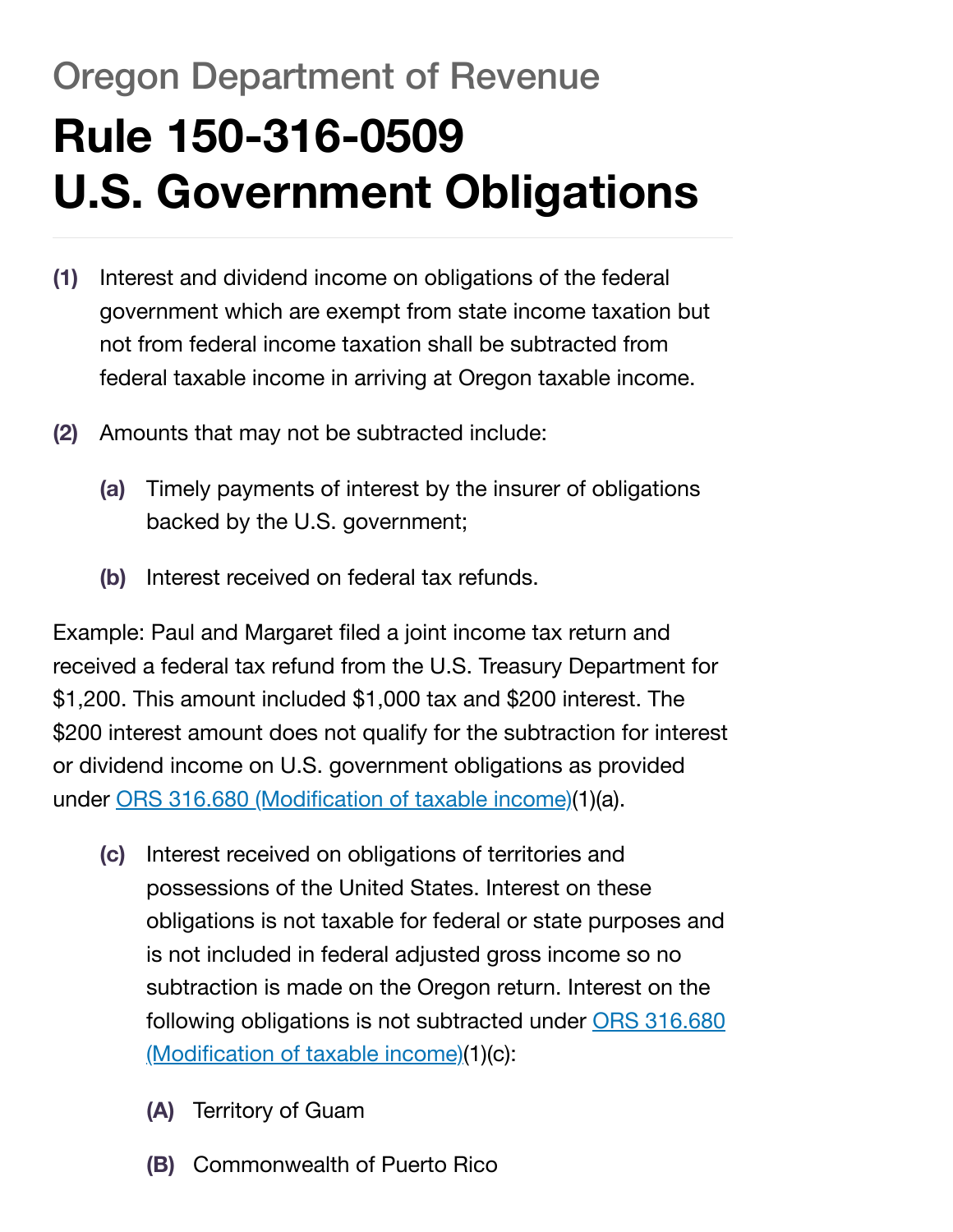- **(C)** Territory of Puerto Rico
- **(D)** Territory of Samoa
- **(E)** Territory of Virgin Islands
- **(d)** Income received from repurchase agreements. These are agreements in which a seller other than the United States sells securities (which can be federal obligations), and agrees to repurchase the same or similar securities at a price that includes interest for the period of the sale. The seller, in this case, is the true owner; and, the buyer merely receives interest under a contract with the seller. It is not interest paid by the United States, but it is income (or the equivalent to interest) paid by the seller at the time of repurchase.
- **(3)** For interest received from organizations that invest in U.S. government securities refer to [OAR 150-316-0507](https://oregon.public.law/rules/oar_150-316-0507) (Modification of Federal Taxable Income: Interest and Dividends).
- **(4)** If expenses connected with U.S. government obligations are claimed as an itemized deduction, an adjustment is required. These expenses include interest on indebtedness incurred to carry the bonds or notes and expenses incurred in the production of income from the bonds or notes. Oregon doesn't allow a deduction for these expenses, since the income from the bonds or notes is exempt from Oregon tax. The subtraction allowable under ORS 316.680 [\(Modification](https://oregon.public.law/statutes/ors_316.680) of taxable income) (1)(a) shall be reduced by the amount of the expenses deducted in arriving at federal taxable income.

Example: Charles reported \$500 interest income from Series EE Bonds. He borrowed \$6,000 to purchase the bonds. During the year he paid \$200 interest on the amount he borrowed. He claimed the \$200 interest expense as an itemized deduction. His allowable